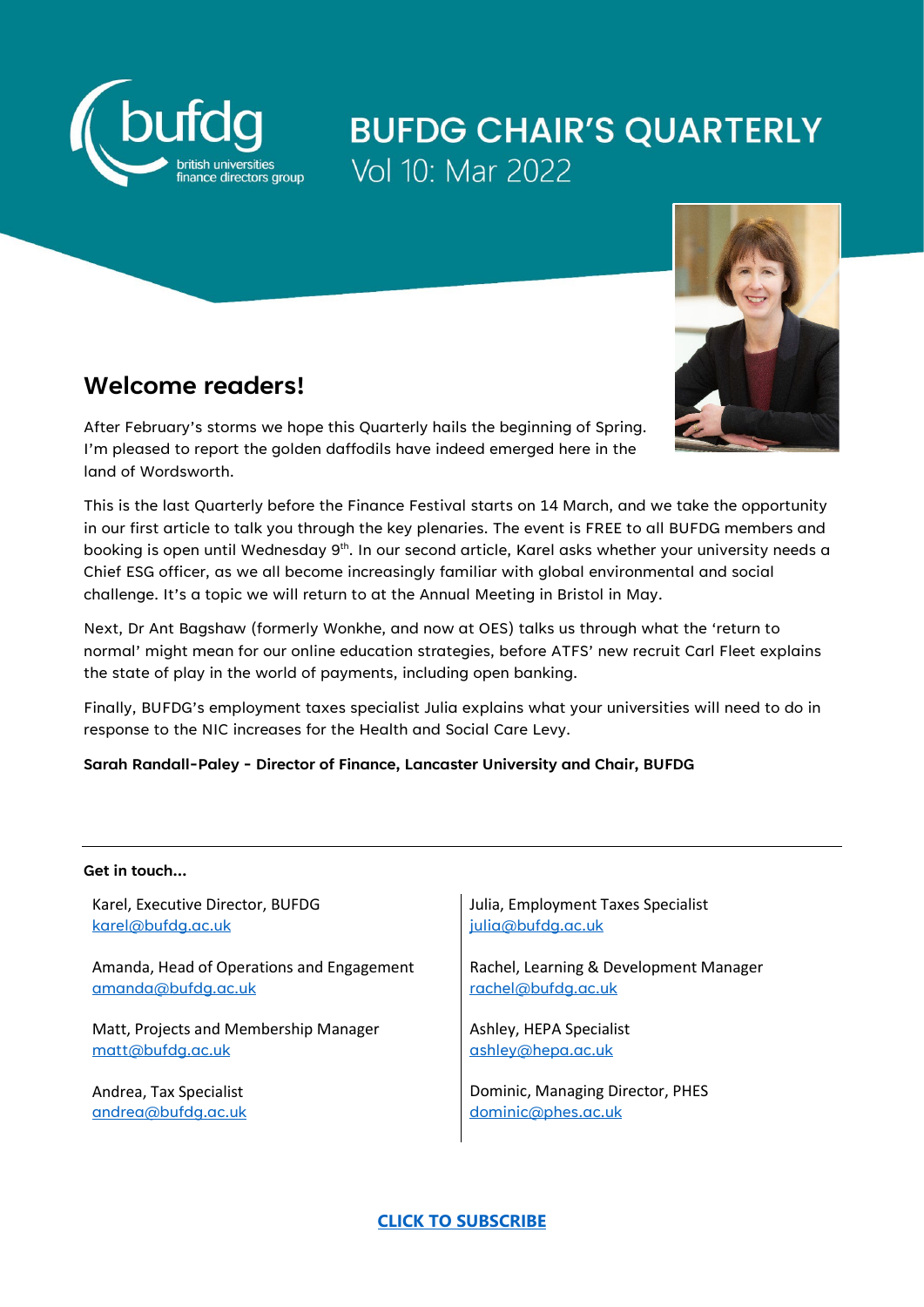### **Finance Festival 2022 – Two weeks to go**

The countdown is well and truly on for our **free** [2022 Finance Festival,](https://www.bufdg.ac.uk/bufdg-finance-festival-2022/) which takes place across three days from 14-16 March. At the time of writing, we have nearly 1,200 colleagues from finance teams across the sector registered and will be looking forward to welcoming more before booking closes on the  $9<sup>th</sup>$ .

The programme kicks off at 9.30am on Monday morning with a Plenary featuring Dr Diana Beech, CEO of London Higher. Diana was previously the head of Government affairs at the University of Warwick, has worked in government as a policy adviser to three Ministers of State for Universities, Science, Research and Innovation, and was also Director of Policy and Advocacy at the Higher Education Policy Institute (HEPI). She'll be using the opening talk to set the scene for the conference, outlining the current themes and challenges facing the HE sector, as well as its hopes and fears for the next twelve months. She will also give us her insight into the policy environment, and what it might mean for HE finance.

The Wednesday morning plenary features Dr Gavan Conlon, a Partner at London Economics and co-head of the Education and Labour Markets practice. He'll be looking at the economic challenges facing the sector, including the Government's recent response on the Augar review, the current high rates of inflation on the cost of the student support model, the effective resources available to higher education institutions, and the extent to which the Government might be constrained by economic circumstances.

The conference closes on Wednesday afternoon with Damian Hughes, Professor of Organisational Psychology and Change for Manchester Metropolitan University. He's an international speaker and best-selling author

who combines his practical and academic background within sport, organisational development and change psychology, to help organisations and teams to create a high performing culture. Over the last two years Damian has been interviewing dozens of leaders in the world of sports, arts, and business, asking them about highperformance, and has distilled their lessons into five areas. In his session with us, Damian will share these key areas – Humility, Trademark Behaviours, Emotional Intelligence, Accountability, and Flexible Thinking – and explain how they can apply to all organisations.

In-between those are more than thirty other sessions covering a huge range of HE issues from pensions to procurement and tax to treasury. If you or your team haven't signed up to the festival yet, please make sure you do before the closing date. Remember, it's completely free to all BUFDG members! Sector supporters can sign up too – just drop Matt an [email](mailto:matt@bufdg.ac.uk) and he'll send you the relevant booking link.

**Matt Sisson, Projects and Membership Manager, BUFDG**

### **Windbaggery or real commitment to change?**

[National Grid statistics](https://twitter.com/NationalGridESO) show that 27.5% of UK power was generated by the wind in January. February's figure is looking more like 40%. Warnings to stay inside and to tie down anything that might take flight are more frequent than they used to be, or it seems that way. Is that because no weather forecaster wants to be ["a Michael Fish"](http://www.michael-fish.com/), or because climate change has led to more extreme [weather events?](https://www.bbc.co.uk/news/science-environment-60348947) I tend to think the latter is more likely.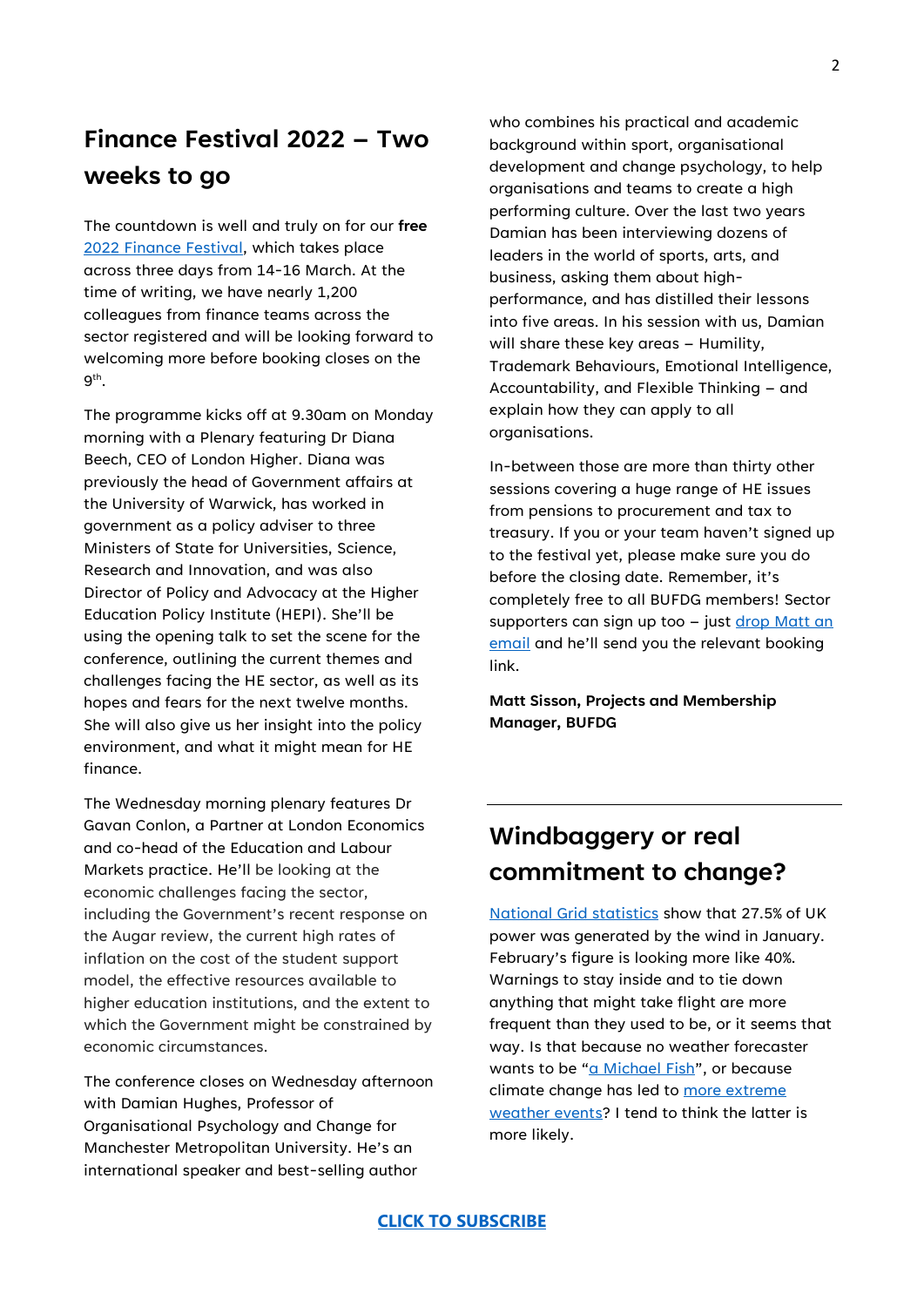Organisations and people who until recently haven't given a second thought to the environment, climate, and the malign influence of over-consumption are waking up to the Earth's mortality. [Banks](https://www.lloydsbankinggroup.com/insights/esg-explained.html) and investment managers who used to employ a few people in property teams now produce convincing ESG investor presentations [like this one](https://www.lloydsbankinggroup.com/assets/pdfs/investors/financial-performance/lloyds-banking-group-plc/2021/half-year/2021jul-lbg-esg-investor-presentation.pdf) from Lloyds Bank. But fine words and good intentions only take us so far. There is still a long way to go to understand how the economy, as currently configured, can transition quickly enough to save the world. Universities, through their investment decisions have a role to play, which is why we are inviting colleagues from a range of organisations to speak at regional meetings and Time to Talk webinars.

### *"…it's time for BUFDG members and those who advise them to turn up the sustainablygenerated heat on financial plans"*

Investment decisions are of course not just about deciding where to put surplus funds but also about local capital investment decisions. Directors of Estates and Heads of Sustainability must now be delighted to be in the spotlight as they are crucial in helping organisations achieve Carbon Net Zero targets. Members of our sister organisation, [AUDE,](https://www.aude.ac.uk/) seem to have been talking about this for much longer than finance directors, working with companies like [Buro Happold.](https://www.linkedin.com/pulse/future-higher-education-estate-has-zero-carbon-lara-balazs/?trackingId=2WGCUDrXqguFRe%2FIb4Bm%2Fg%3D%3D) BH have been helping several universities including the University of Leeds who have a [Climate Plan](https://spotlight.leeds.ac.uk/climate-plan/) that includes putting "£150 million towards achieving our goal of net zero greenhouse gas emissions by 2030". Leeds is one of the 15 universities set to benefit from th[e Queen's](https://www.queensanniversaryprizes.org.uk/wp-content/uploads/2022/02/QPJ-Challenge-press-release-final.pdf)  [Platinum Jubilee Challenge](https://www.queensanniversaryprizes.org.uk/wp-content/uploads/2022/02/QPJ-Challenge-press-release-final.pdf) which is "asking leading UK universities and further education colleges to work together to help their sector reduce carbon emissions to net zero." The [EAUC](https://www.eauc.org.uk/) will be "leading on developing a sector wide emissions framework" with funding from

The Royal Anniversary Trust and the Department for Education.

Whether you need a [Chief ESG Officer,](https://hbr.org/2022/02/does-your-company-need-a-chief-esg-officer) or feel that you and your senior team are already committed enough to lead your organisation's decarbonisation efforts, it's time for BUFDG members and those who advise them to turn up the sustainably-generated heat on financial plans. If we are ever to meet the ambitious Carbon Net Zero targets so many have set themselves, there is no time to waste.

**Karel Thomas, Executive Director, BUFDG**

## **Online education strategies and the 'return to normal'**

My colleague Andrea Burrows and I recently wrote for Wonkhe about a few key questions [facing universities when it comes to online](https://wonkhe.com/blogs/new-year-new-online-u-five-questions-to-ask-about-your-online-education-portfolio/)  [education strategies.](https://wonkhe.com/blogs/new-year-new-online-u-five-questions-to-ask-about-your-online-education-portfolio/) The article was based on conversations that we've had with institutions that are exploring where to go next. In most cases they've asked how to build on the transitional arrangements made during the pandemic. Here we extend those points and relate them to the financial aspects of online.

There is clearly an urgency about delivering education as students' expect it, and for many that includes a large proportion of in-person delivery. Looking further ahead though, we are confident that the future will include more fully-online degrees as well as greater integration of elements of online delivery into on-campus learning experiences (whether you call that hybrid, flexible, bended or digitallyenhanced).

This doesn't mean that an online degree portfolio will cannibalise existing provision. Our experience is that the online offer serves new markets, those students who for work or personal reasons can't – or don't want to – attend in person. Providing degrees which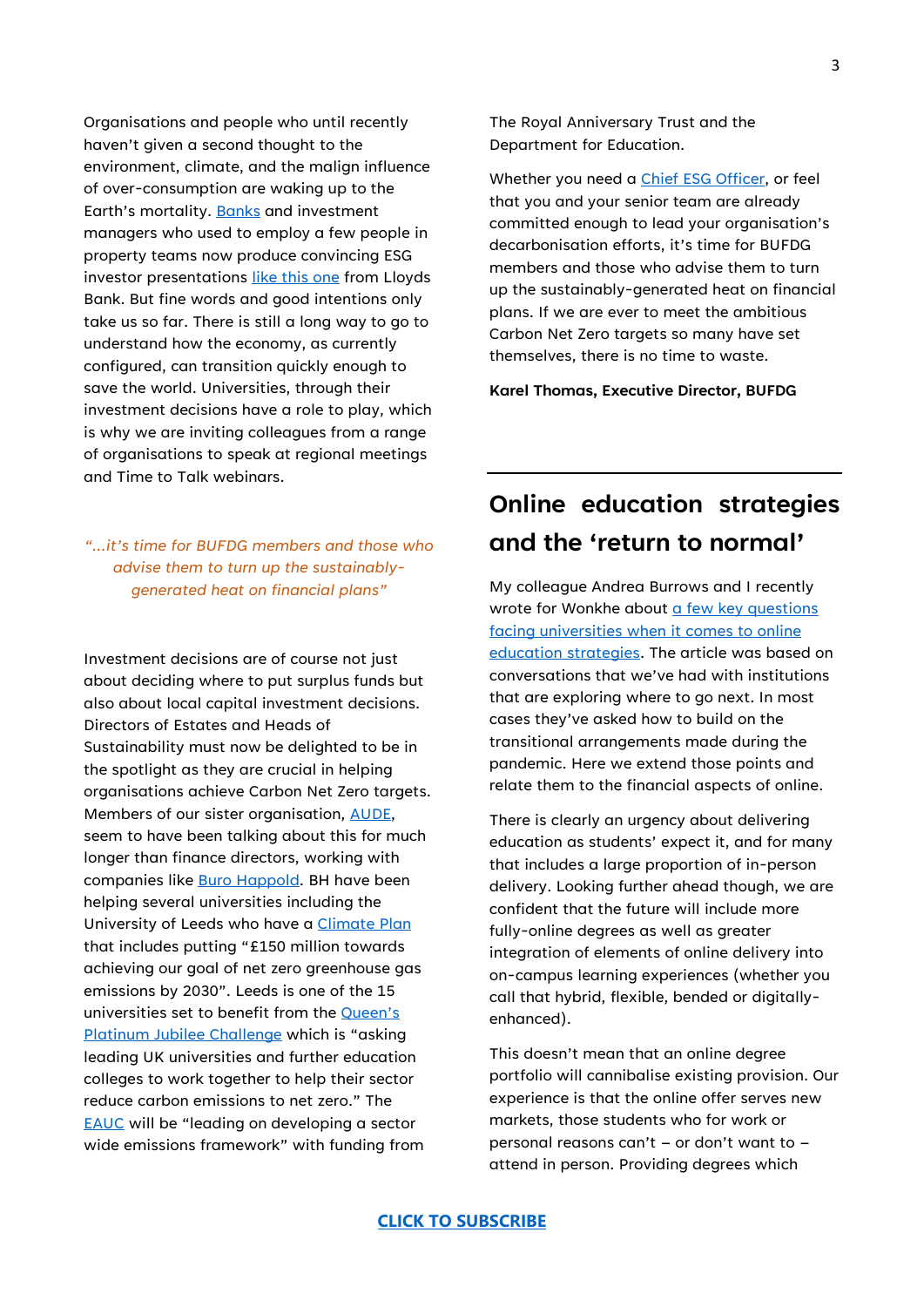enable students to develop in their professions, or to enter new roles, is the core of the online market: the flexibility of the delivery mode means that it works around students' busy lives.

#### **What are the benefits of an online portfolio?**

Many institutions are expanding into online to diversify their revenue streams. Serving new domestic and international markets with scalable provision is cost effective and can generate significant surpluses for reinvestment into research, capital or new ventures. Highquality materials developed for online delivery can also be used to enrich on-campus learning and provide flexible options for all students. Being able to offer a hybrid education should also be an attractive proposition which attracts more students across the range of delivery modes.

#### **And what are the costs?**

While new buildings aren't needed, and maybe not new technology investments, HEIs will need to invest to build high quality online learning experiences. Some have argued that online learning has been used as a cost-cutting measure: we see the importance of a significant upfront and ongoing investment to ensure a great quality education and student experience. Online education should be delivered efficiently, not cheaply.

*"Choosing not to pursue any online education may leave your institution exposed where others which offer students' quality, flexibility and value win out."*

Marketing and recruitment will also need major investment to generate the volume of students which make online courses work at scale. There are also opportunity costs of this investment given myriad calls on limited resources. That's where working with partners can be particularly useful. For our OPM partners we bring both additional capabilities like market

insights and pedagogies for online education, and co-investment in a new offer.

#### **What's the best model for your institution?**

Inevitably, the best model depends on the context. HEIs should explore the ability of existing resources to deliver an online or hybrid offer - from the design and development of courses, to the technologies, and to their ability to recruit the numbers to sustain the portfolio. Universities should also look at online in terms of appetite for risk (reputational as well as financial) and capacity for investment. Working with partners on a fee-for-service basis can give the greatest control or, alternatively, institutions can look to work in partnership where an organisation shares values and has aligned incentives for mutual success.

The online degree market is a highly competitive space, as are the sub-degree and micro-credential segments. Choosing not to pursue any online education may leave your institution exposed where others which offer students' quality, flexibility and value win out. No one size can fit all, but it's worth asking some questions to work out what the right option is.

**Dr Ant Bagshaw, Partnerships Director, OES**

### **Keeping on top of payments developments**

With Tim Wilding retiring at the end of March, I joined ATFS at the beginning of December 2021 from Elavon. Over the past few months I've met many of Tim's University clients, and these discussions have thrown up some common issues:

#### **Strong Customer Authentication (SCA)**

SCA ensures the authenticity of a customer by using multi-factor authentication (MFA) to confirm that a customer is genuine - two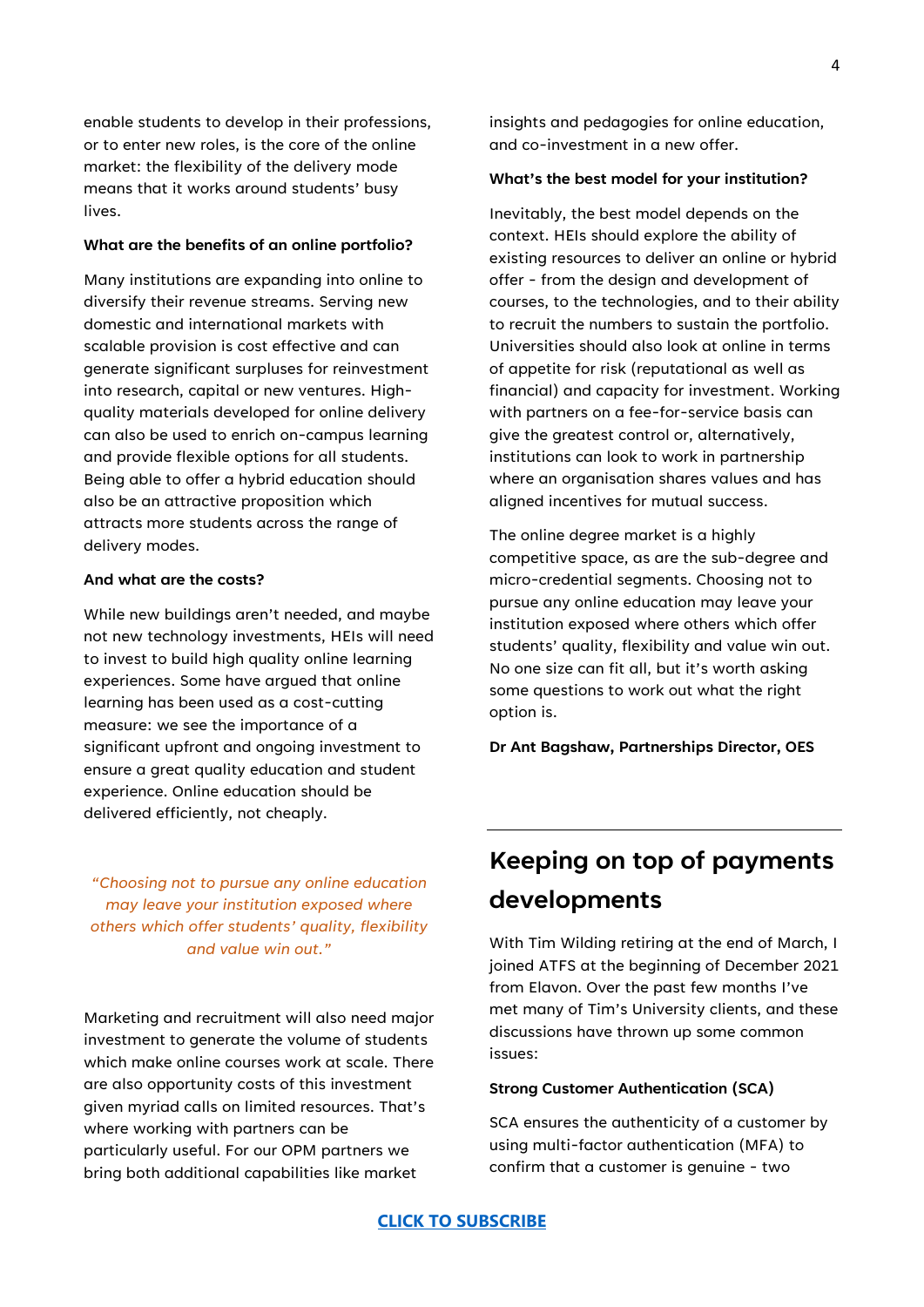separate elements are required to check a user's identity. SCA was due to come into force in the UK on 14 September 2021, but the Financial Conduct Authority (FCA) announced a further 6-month extension to the 14<sup>th</sup> March in recognition of the exceptional circumstances of the Covid crisis. From June 2021, card schemes began their implementation of SCA and e-Commerce transactions will increasingly now be checked for 3D Secure compliance (form of payment authentication). You'll need to check with your CIOs that 3D Secure v2 has been enabled to ensure no disruption to payment processing as the ramp-up begins.

#### **PCI DSS 4.0**

PCI 4.0 is the latest version of the PCI DSS standard that will be released in Q1 2022. Once it is out, our recommendation is to add it into your PCI planning straight away – the expectation is that you will have 18 months after release to implement. Using version 4.0 for PCI planning on release will help highlight any gaps or assist moving priorities from projects that may need less work to complete.

*"Open Banking …is picking up momentum and beginning to emerge as a genuine competitor to the traditional banking we all know and (most of us) still use."*

We understand that version 4.0 will re-write details within the standard to suit the constant changes in the complex payment world, with a particular focus on promoting payment security as a continuous process, not just an annual event. This is something that the PCI DSS standard has always tried to encourage, but the emphasis on making payment security part of a "business as usual" process will be extended in the latest update.

#### **Open Banking – The Future of Financial Services?**

Open Banking has been 'the future of financial services' for the last couple of years but it is

picking up momentum and beginning to emerge as a genuine competitor to the traditional banking we all know and (most of us) still use. Open banking payments allow customers/students to pay for goods and services directly from an account rather than through a credit or debit card, but also brings the added benefits (and risks) of allowing third-party service providers (and their snazzy applications) access to banking data. At the end of 2021, the open banking ecosystem had 337 regulated providers, 245 third party providers and 92 account providers, with a 60% increase in users on the prior year. You may well already have a provider in place that can help the university keep up with developments. Technology changes include new payment terminals that should come to market soon with the ability to take account to account payments, helping decrease processing costs.

You'll find our contact details on the **ATFS** [Support Directory page](https://www.bufdg.ac.uk/network/supporter-directory/general-services/atfs-finalysis/) on the BUFDG website, as well as topical monthly bulletins covering all the subjects mentioned above.

**Carl Fleet, Director - Financial Services, ATFS**

## **2022/23 NIC Increases for the Health & Social Care Levy**

After much deliberation of 'will they; won't they' it seems that Rishi and Boris have confirmed the date in articles for the Sunday Times recently. The 1.25% NIC increase, the precursor to the official Health & Social Care Levy from April 2023, will (at the time of writing!) go ahead from 6 April 2022 to provide critical funding to the NHS.

The NIC increase is applicable to earnings for employees, employers and the self-employed, and also to benefits in kind via P11Ds or a